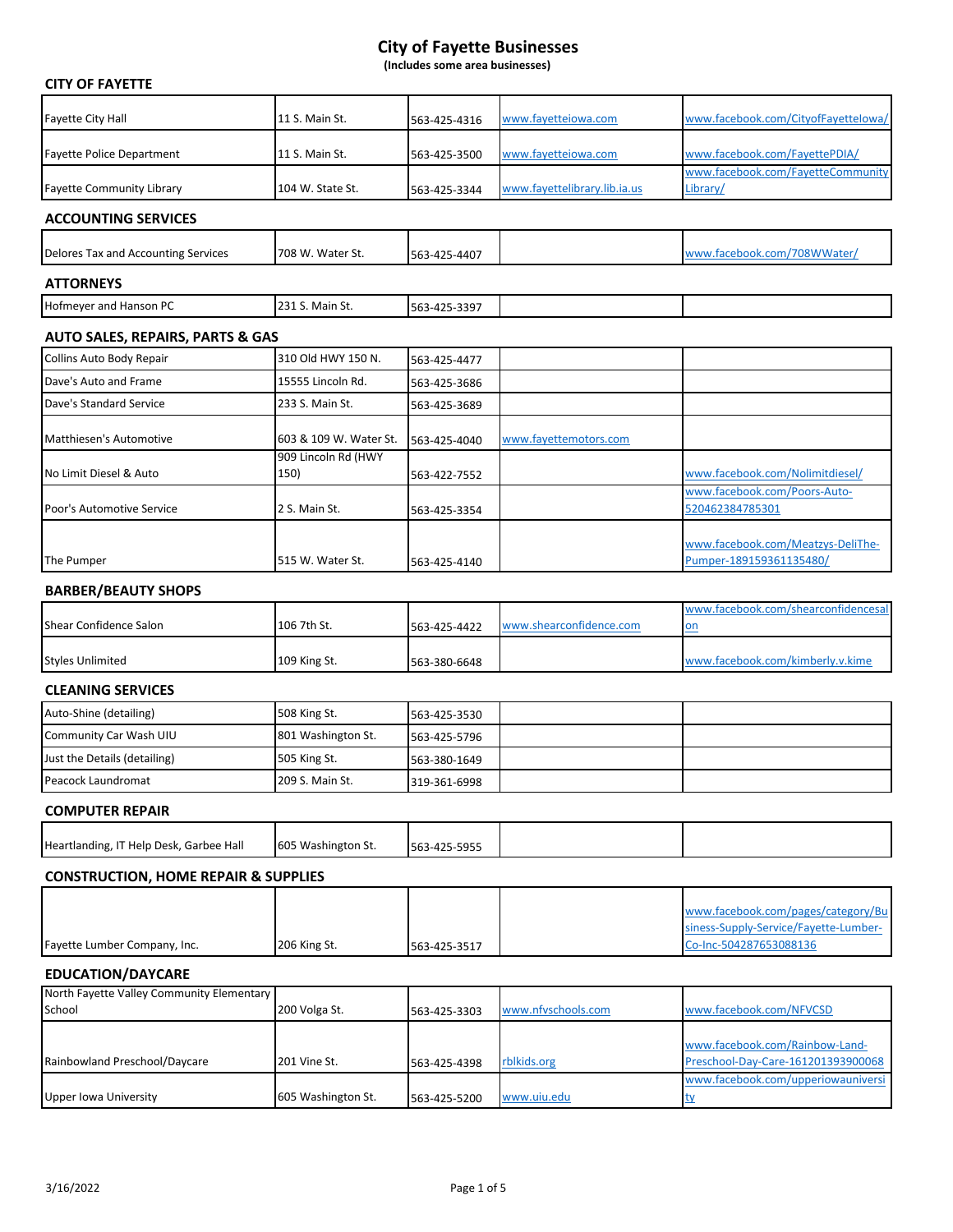### **ELECTRICAL, PLUMBING & HEATING**

| Dennis Vandersee, Heating and Electric | 201 Washington St. | 563-425-4124 |  |
|----------------------------------------|--------------------|--------------|--|
|                                        |                    |              |  |

#### **ENTERTAINMENT/RECREATION**

| Big Rock 18 hole Golf Course                    | 9684 146th St.        | 563-425-3687 |                                 |                                    |
|-------------------------------------------------|-----------------------|--------------|---------------------------------|------------------------------------|
| Cardinal Park (baseball, disc golf, basketball, |                       |              |                                 |                                    |
| football, soccer, trail)                        | 110 N. Main St.       | 563-425-4316 | www.fayetteiowa.com             | www.facebook.com/CityofFayettelowa |
|                                                 |                       |              |                                 |                                    |
| Davis Firearms Specialist                       | 16857 Lincoln Rd.     | 563-425-3210 | davisfirearms.com               | www.facebook.com/davisfirearms     |
| Fayette County Economic Development &           | 101 N. Vine St., West |              |                                 | www.facebook.com/FayetteCountylow  |
| Tourism                                         | Union                 | 563-265-5248 | visitfayettecountyiowa.com      |                                    |
|                                                 |                       |              |                                 |                                    |
| Klock's Island Park & Campground (Shelters,     |                       |              |                                 |                                    |
| bathroom/shower house, river access, trail)     | 1000 W. Water St.     | 563-425-4316 | www.fayetteiowa.com             | www.facebook.com/CityofFayettelowa |
| Open Air Market Park (Fayette County            |                       |              |                                 |                                    |
| Freedom Rock, shelter, trail)                   | 200 W. Water St.      | 563-425-4316 | www.fayetteiowa.com             | www.facebook.com/CityofFayettelowa |
| Rainbowland Park (volleyball, basketball,       |                       |              |                                 |                                    |
| pickleball)                                     | 200 W. Water St.      | 563-425-4316 | www.fayetteiowa.com             | www.facebook.com/CityofFayettelowa |
|                                                 |                       |              |                                 |                                    |
|                                                 |                       |              | www.iowadnr.gov/Places-to-      |                                    |
|                                                 |                       |              | Go/State-Parks/Iowa-State-      |                                    |
| Volga River Recreation Area                     | 10225 lvy Rd.         | 563-425-4161 | Parks/parkdetails/parkid/610134 |                                    |
|                                                 |                       |              |                                 |                                    |
|                                                 |                       |              |                                 | www.facebook.com/Warrior-Servant-  |
| <b>Warrior Servants Martial Arts</b>            | 100 S. Main St.       | 319-284-0384 | www.fayettemartialarts.com      | Martial-Arts-388288481234480       |

### **FINANCIAL INSTITUTIONS/SERVICES**

|  | Northeast<br>Bank<br>.ecurit <sup>.</sup><br>50 <sup>o</sup> | 200<br>. Main St. | חמר<br>563<br>-555<br>.<br>$\sim$<br>. | .w | <b>A</b><br>.310W |
|--|--------------------------------------------------------------|-------------------|----------------------------------------|----|-------------------|
|--|--------------------------------------------------------------|-------------------|----------------------------------------|----|-------------------|

#### **HEALTH PROFESSIONALS/ASSISTED LIVING**

| Cedar Sage Behavioral Health Services             | 143 S. Main St.                       | 563-594-6690 | www.cedarsagebhs.com           |                                      |
|---------------------------------------------------|---------------------------------------|--------------|--------------------------------|--------------------------------------|
|                                                   |                                       |              |                                |                                      |
|                                                   |                                       |              |                                | www.facebook.com/pages/Fayette-      |
| Fayette Chiropractic Clinic                       | 139 S. Main St.                       | 563-425-3341 |                                | Chiropractic-Clinic/154904887881808  |
|                                                   |                                       |              |                                | www.facebook.com/FullCircleServicesN |
| <b>Full Circle Services</b>                       | 10 S. Main St.                        | 319-233-3813 | www.fullcircleneia.com         | <u>EIA</u>                           |
|                                                   |                                       |              |                                |                                      |
|                                                   |                                       |              | www.gundersenhealth.org/palmer |                                      |
| Gundersen Lutheran Palmer Clinic                  | 110 King St.                          | 563-425-3381 | /clinic-locations/fayette      | www.facebook.com/palmerlutheran      |
|                                                   | 112 Jefferson St., West               |              |                                |                                      |
| Gundersen Lutheran Palmer Hospital & Clinic Union |                                       | 563-422-3811 | www.gundersenhealth.org        | www.facebook.com/palmerlutheran      |
|                                                   |                                       |              |                                |                                      |
| <b>Helping Services of NE Iowa</b>                | 805 E. Main St., Decorah 563-387-1720 |              | www.helpingservices.org        | www.facebook.com/helpingservices     |
|                                                   |                                       |              |                                | www.facebook.com/MapleCrestCampu     |
| Maple Crest Assisted Living                       | 98 Bolger Dr.                         | 563-425-4160 | www.maplecrestmanor.com        |                                      |
| Maple Crest Manor Nursing, Memory & Care          |                                       |              |                                | www.facebook.com/MapleCrestCampu     |
| Center                                            | 100 Bolger Dr.                        | 563-425-3336 | www.maplecrestmanor.com        |                                      |
|                                                   |                                       |              |                                |                                      |
| Nancy Stockman, Licensed Marriage and             |                                       |              |                                |                                      |
| Family Therapist (Counseling Services)            | 201 E. Clark St.                      | 563-920-5375 |                                |                                      |
|                                                   |                                       |              |                                |                                      |
| <b>Scott Pharmacy</b>                             | 238 S. Main St.                       | 800-246-0024 | www.scottrx.com                | www.facebook.com/ScottPharmacy       |
|                                                   |                                       |              |                                |                                      |
| <b>Yoga Genesis</b>                               | 246 S. Main St.                       | 319-461-5396 |                                | www.facebook.com/Yoga.Genesis.IA     |

### **INSURANCE/INVESTMENTS**

| Farmers Mutual Insurance        | 135 S. Main St.  | 563-425-4176 | farmersmutualfayette.com |                                   |
|---------------------------------|------------------|--------------|--------------------------|-----------------------------------|
|                                 |                  |              |                          | www.facebook.com/FayetteCountyFar |
| Fayette County Farm Bureau      | 107 E. State St. | 563-425-3333 | www.jowafarmbureau.com   | mBureau                           |
| Kelly & Miller Insurance        | 144 S. Main St.  | 563-425-4569 |                          |                                   |
| Northwestern Mutual Insurance & |                  |              |                          |                                   |
| <b>Investments</b>              | 225 S. Main St.  | 563-425-4144 | www.sharonorr.com        | www.facebook.com/sharonorrnwm     |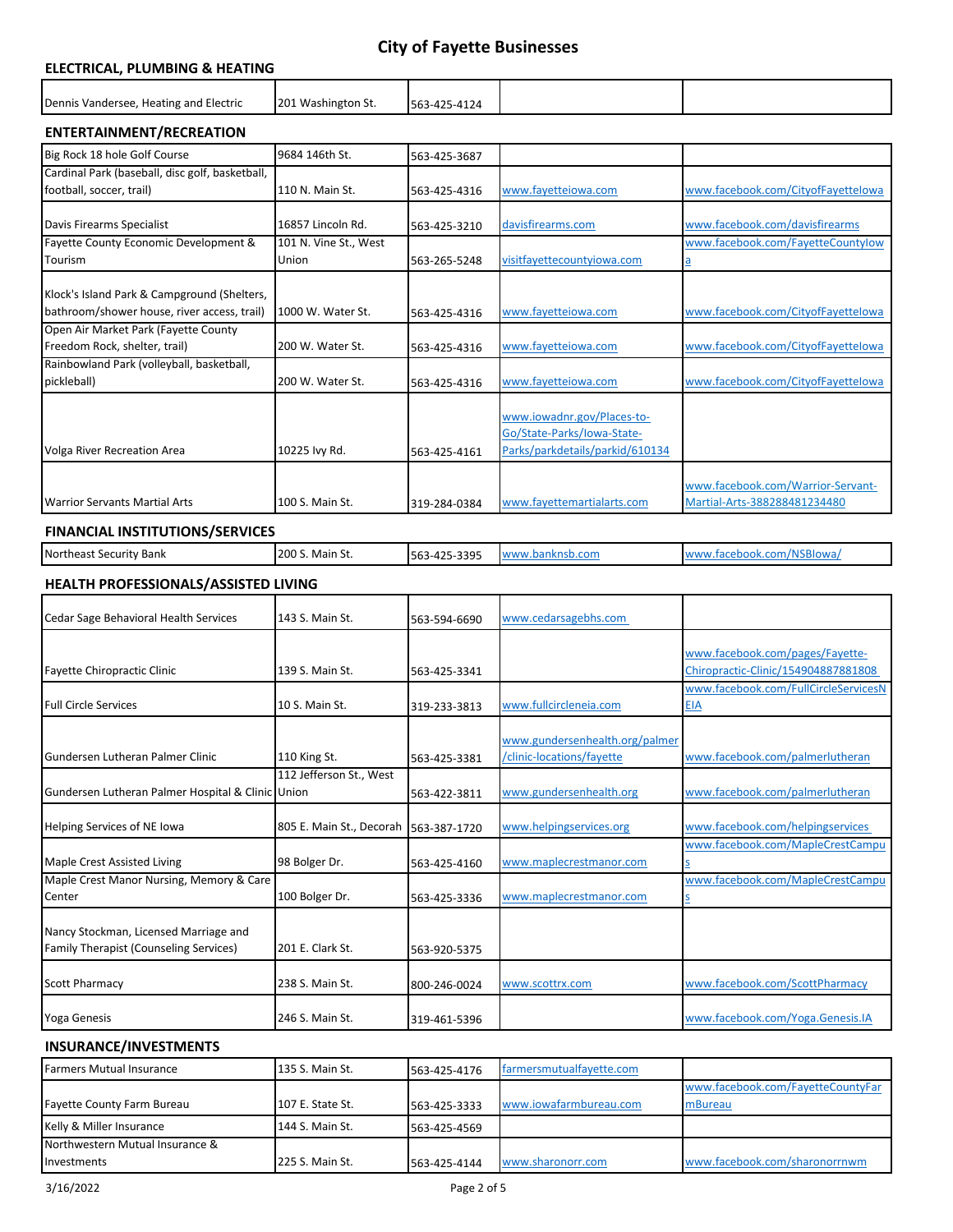|                                             |                       |              |                                                          | https://www.facebook.com/FayetteBoa                         |
|---------------------------------------------|-----------------------|--------------|----------------------------------------------------------|-------------------------------------------------------------|
| Boarders Inn & Suites                       | 515 1/2 W. Water St.  | 563-425-0214 | www.stayboarders.com                                     | rders                                                       |
|                                             |                       |              |                                                          |                                                             |
|                                             |                       |              |                                                          | www.facebook.com/pages/category/Sp                          |
|                                             |                       |              |                                                          | orts---Recreation/Cushions-Cabins-                          |
| Cushion's Cabins Down Below                 | 900 W. Water St.      | 563-880-0207 |                                                          | Down-Below-258487560879247                                  |
| Klock's Island Park & Campground (Shelters, |                       |              |                                                          |                                                             |
| bathroom/shower house, river access, trail) | 1000 W. Water St.     | 563-425-4316 | www.fayetteiowa.com                                      | www.facebook.com/CityofFayettelowa/                         |
| <b>NEWSPAPERS</b>                           |                       |              |                                                          |                                                             |
|                                             | 119 S. Vine St., West |              |                                                          |                                                             |
| Union Echo Leader                           | Union                 | 888-321-5410 | www.fayettepublishing.com                                | www.facebook.com/FayettePublishing                          |
| The Collegian, UIU Newspaper                | 605 Washington St.    |              | www.theuiucollegian.tumblr.com                           |                                                             |
|                                             |                       |              |                                                          |                                                             |
| <b>PHOTOGRAPHY</b>                          |                       |              |                                                          |                                                             |
| Wadian Photography                          | 200 North St.         | 563-425-3328 |                                                          |                                                             |
| <b>PROFESSIONAL SERVICES</b>                |                       |              |                                                          |                                                             |
|                                             |                       |              |                                                          | www.facebook.com/Becker-Milnes-                             |
|                                             |                       |              |                                                          | <b>Rettig-Funeral-Homes-</b>                                |
| <b>Becker-Milnes Funeral Homes</b>          | 601 King St.          | 563-425-3307 | www.beckermilnesrettig.com                               | 886835568039681                                             |
| CGB Enterprises, Inc.                       | 701 King St.          | 563-425-3361 | www.cgb.com                                              | www.facebook.com/cgbgrain/                                  |
| Fayette American Legion Post 339            | 148 S. Main St.       |              |                                                          |                                                             |
|                                             |                       |              | www.fayettecountyiowa.org/CONS                           | www.facebook.com/fayettecountycons                          |
| <b>Fayette County Conservation Board</b>    | 18673 Lane Rd.        | 563-425-3613 | <b>ERVATION.html</b><br>www.extension.iastate.edu/fayett | ervation                                                    |
| <b>Fayette County Extension Service</b>     | 218 S. Main St.       | 563-425-3331 | e                                                        | www.facebook.com/fayette4hiowa                              |
|                                             |                       |              | www.fayettecountyiowa.org/RECY                           |                                                             |
| <b>Fayette County Sanitary Landfill</b>     | 10275 Kornhill Rd.    | 563-425-3037 | <b>CLING</b>                                             |                                                             |
|                                             |                       |              |                                                          | www.facebook.com/FayetteOperaHous                           |
| Fayette Opera House                         | 301 S. Main St.       | 563-425-4526 |                                                          | е                                                           |
| Fayette Post Office                         | 201 E. Water St.      | 563-425-3626 | www.usps.com                                             |                                                             |
| <b>Inspiring Lives</b>                      | 18569 Lane Rd.        | 563-422-5606 | www.inspiringlivesiowa.org                               | www.facebook.com/inspiringlivesiowa/<br>?ref=page internal  |
|                                             | 305 Montgomery St.,   |              |                                                          |                                                             |
| NE Iowa Community Action Corporation        | Decorah               | 563-382-8436 | www.neicac.org                                           | www.facebook.com/NEICACDecorah                              |
|                                             |                       |              |                                                          |                                                             |
| S. K. Rogers Funeral Home                   | 120 S. Main St.       | 563-425-3535 | www.skrogersfuneralhome.com                              | www.facebook.com/SK-Rogers-Funeral-<br>Home-158368124849804 |
|                                             |                       |              |                                                          |                                                             |
| The Visual Element                          | 9 S. Main St.         | 563-412-9759 | thevisualelement.org                                     | www.facebook.com/TheVisualElement                           |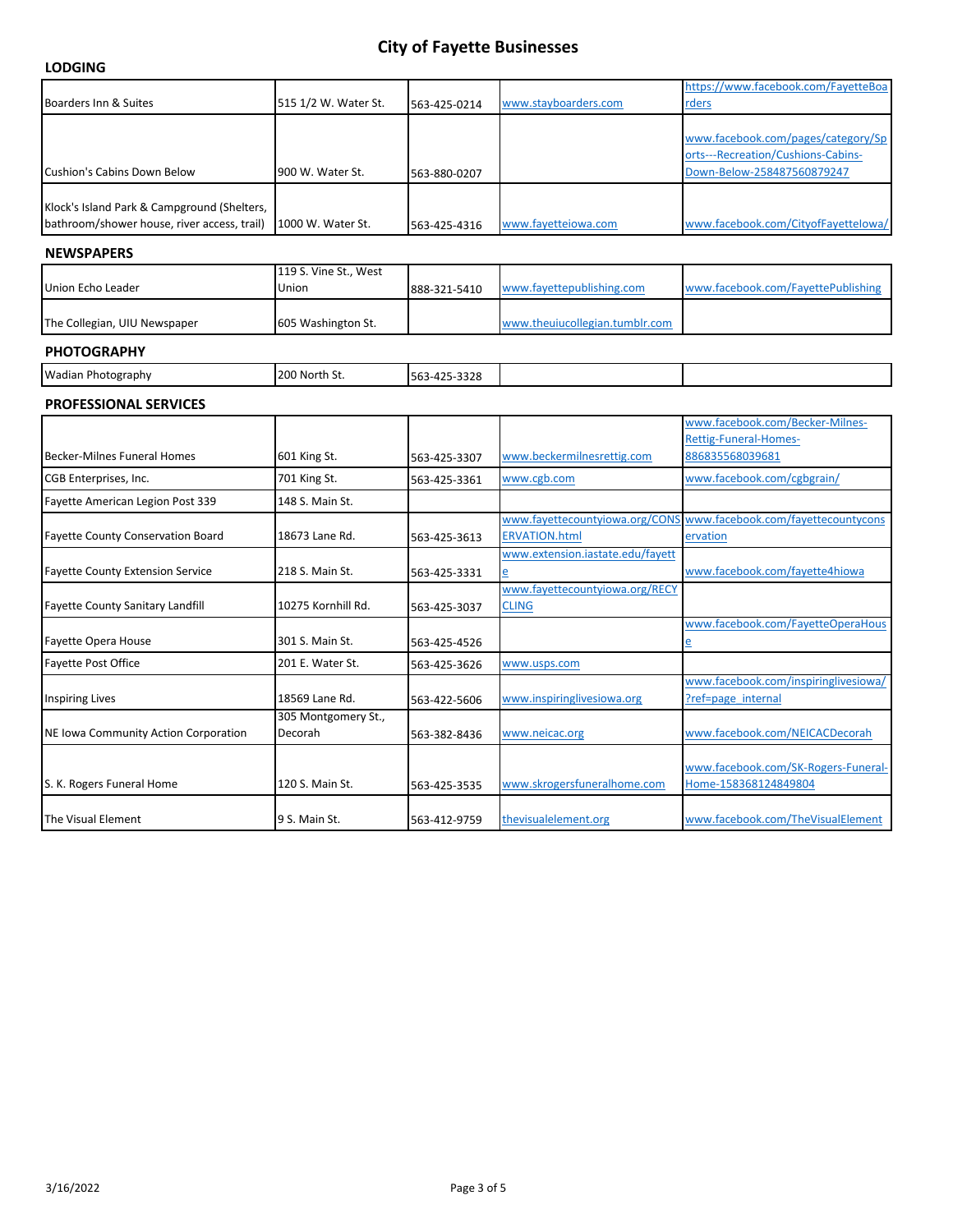#### **REALTORS/RENTALS/STORAGE**

|                                  | 405 Jones Street, 405                                   |              |                                |                                       |
|----------------------------------|---------------------------------------------------------|--------------|--------------------------------|---------------------------------------|
|                                  | Franklin St, 612                                        |              |                                |                                       |
| AM Properties, LLC               | <b>Washington Street</b>                                | 563-380-0207 | matt.dietzenbach@gmail.com     |                                       |
|                                  |                                                         |              |                                |                                       |
|                                  | 401 Mechanic St., 308 E.<br>State St., 514 S. Main St., |              |                                | www.facebook.com/Baumler-Rentals-     |
| <b>Baumler Rentals</b>           | 310 Volga St.                                           | 563-379-7000 | baumlerrentals20@gmail.com     | 100645888497651                       |
|                                  | 206 W. Water St.                                        |              |                                |                                       |
| <b>Bobby Berry</b>               |                                                         | 319-238-9960 | bberryahc@gmail.com            |                                       |
| CJ's Construction                | 500-524 Mechanic St.<br>Condos                          | 319-800-1036 | rentcjsconstruction@gmail.com  |                                       |
|                                  |                                                         |              |                                |                                       |
|                                  | 10 & 10.5 S. Main St.,                                  |              |                                |                                       |
| Cathy Enabnit                    | 8.5A & 8.5B S. Main St.                                 | 563-608-1296 | rumorpromandformal@gmail.com   |                                       |
|                                  |                                                         |              |                                |                                       |
|                                  |                                                         |              |                                | www.facebook.com/pages/category/Bu    |
|                                  |                                                         |              |                                | siness-Supply-Service/Fayette-Lumber- |
| <b>Fayette Lumber Company</b>    | 210 & 212 King St.                                      | 536-425-3517 |                                | Co-Inc-504287653088136                |
| <b>Fayette Storage</b>           | 301 Jones St.                                           | 563-864-7145 |                                |                                       |
| <b>Homestead Park Apartments</b> | 200 Bolger Dr.                                          | 563-422-3277 |                                |                                       |
|                                  | 404 S. Main St., 208 &                                  |              |                                |                                       |
|                                  | 300 Jones St., 307 E.                                   |              |                                |                                       |
|                                  | State St., 507 King St.,                                |              |                                |                                       |
| <b>Huinker Ventures LLC</b>      | 403 Franklin St.                                        | 563-380-8366 | huinkerventuresllc@gmail.com   |                                       |
| Jones Street Apartments          | 400 Jones St.                                           | 563-425-4137 |                                |                                       |
|                                  | 106 Mechanic Apts., 5 S.                                |              |                                |                                       |
|                                  | Main St. Apts., 501 E.                                  |              |                                |                                       |
| Northeast Iowa Rentals           | <b>Clark Street</b>                                     | 563-419-9818 | northeastiowarentals@gmail.com | www.facebook.com/NEIowaRentals        |
|                                  | 500 King St. & 401 Union                                |              |                                |                                       |
| Northeast Iowa Storage & Rentals | St.                                                     | 563-605-0460 | northeastiowastorage@gmail.com |                                       |
| <b>Peacock Estates</b>           | 300 Wadena Rd.                                          | 612-963-8685 |                                |                                       |
|                                  | 140.5 S. Main Street                                    |              |                                |                                       |
| Paula Schoonover                 | <b>Upstairs</b>                                         | 319-231-6345 | toelegance@iowatelecom.net     |                                       |
|                                  | 501 & 622 Mechanic St.,                                 |              |                                |                                       |
|                                  | 800 Union St., 616 King                                 | 319-361-6988 |                                |                                       |
| TNC Properties, LLC              | St., 614 S. Main St.                                    |              | sparkster1969@yahoo.com        |                                       |
|                                  |                                                         |              |                                | www.facebook.com/Volga-River-Realty-  |
| <b>Volga River Realty</b>        | 146 S. Main St.                                         | 563-425-4000 | www.fayettere.com              | 190206254354198                       |
|                                  |                                                         |              |                                |                                       |

#### **RESTAURANTS/BARS/WINERY/FOOD**

|                                  |                    |              |                            | www.facebook.com/pages/category/Go |
|----------------------------------|--------------------|--------------|----------------------------|------------------------------------|
|                                  |                    |              |                            | If-Course---Country-Club/Big-Rock- |
|                                  |                    |              |                            | Country-Club-Fayette-IA-           |
| Big Rock Country Club (Seasonal) | 9684 146th St.     | 563-425-3687 | www.bigrockcountryclub.org | 675796839120465                    |
|                                  |                    |              |                            | www.facebook.com/Downs-produce-    |
| Downs Produce (Seasonal)         | 17443 Lincoln Rd.  | 563-422-8209 |                            | 150611325131154                    |
|                                  |                    |              |                            | www.facebook.com/DTSPubPrimetime   |
| DT's Pub & Pizza                 | 228 S. Main St.    | 563-425-4351 |                            | Pizza/                             |
|                                  |                    |              |                            |                                    |
| <b>Favette County Food Shelf</b> | 107 E. Water St.   | 563-425-3399 |                            | www.facebook.com/fayettefoodshelf  |
|                                  |                    |              |                            |                                    |
| Heaven Boutique Winery           | 10408 Ivy Rd.      | 563-362-2240 | www.heavenwinery.com       | www.facebook.com/HeavenWinery      |
|                                  |                    |              |                            |                                    |
|                                  |                    |              |                            | www.facebook.com/Meatzys-DeliThe-  |
| Meatzys Deli                     | 515 W. Water St.   | 563-425-3008 |                            | Pumper-189159361135480/            |
|                                  |                    |              |                            |                                    |
| Sugar Bowl                       | 128 S. Main St.    | 563-425-8031 | www.sugarbowldecorah.com   | www.facebook.com/sugarbowlfayette  |
| The Café, UIU Campus             | 605 Washington St. | 563-425-5492 | uiu.campusdish.com/en      |                                    |